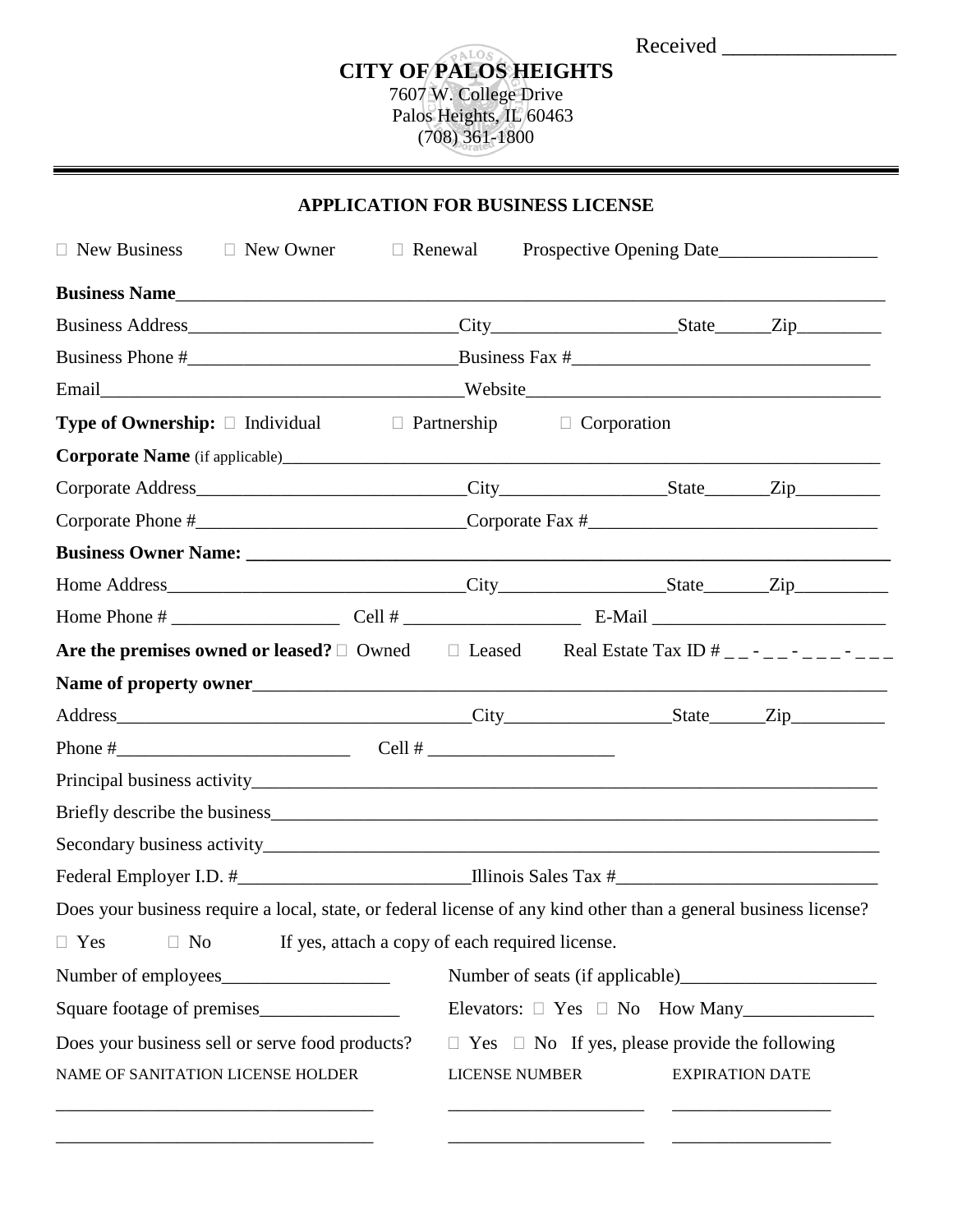Does your business sell cigarettes?  $\Box$  Yes  $\Box$  No Do you have any signs?

## **If yes, please indicate which type:**  $\Box$  Over the Counter  $\$ 100.00$   $\Box$  Machine

Coin-operated, Electronic Amusement, or Vending Machines:  $\Box$  Yes  $\Box$  No

If yes, please provide the following:

| <b>Type of Vending/Coin-Operated Machine</b> | Quantity |
|----------------------------------------------|----------|
|                                              |          |
|                                              |          |
|                                              |          |
|                                              |          |
|                                              |          |

If business does not own machines, please provide name and address of vending company:

Will there be pool table(s) on the premises? Yes No If so, how many?\_\_\_\_\_\_\_\_\_\_\_\_

I/we hereby certify that all of the information contained in this application for a Business License is true and correct. Further, that any false information provided for in this application shall be grounds for revocation of the license as well as any other penalties provided for by law.

\_\_\_\_\_\_\_\_\_\_\_\_\_\_\_\_\_\_\_\_\_\_\_\_\_\_\_\_\_\_\_\_\_\_\_\_\_\_\_\_\_\_\_\_\_\_\_\_\_\_\_\_\_\_\_\_\_\_\_\_\_\_\_\_\_\_\_\_\_\_\_\_\_\_\_\_\_\_\_\_\_\_\_\_\_\_\_\_\_\_ \_\_\_\_\_\_\_\_\_\_\_\_\_\_\_\_\_\_\_\_\_\_\_\_\_\_\_\_\_\_\_\_\_\_\_\_\_\_\_\_\_\_\_\_\_\_\_\_\_\_\_\_\_\_\_\_\_\_\_\_\_\_\_\_\_\_\_\_\_\_\_\_\_\_\_\_\_\_\_\_\_\_\_\_\_\_

In addition, the undersigned herewith makes application for license to conduct such business as is hereafter designated in the City of Palos Heights in accordance with the Police Regulations and Ordinances of said City now in force and any others that may be enacted during the duration of the license.

| <b>Applicant's Signature</b> | <b>Title</b> | Date |
|------------------------------|--------------|------|

### **For Office Use Only**

| <b>INSPECTIONS</b>          | <b>APPROVED BY</b> | <b>DATE APPROVED</b> |
|-----------------------------|--------------------|----------------------|
| <b>Building Department</b>  |                    |                      |
| <b>Electrical Inspector</b> |                    |                      |
| Plumbing Inspector          |                    |                      |
| <b>Zoning Department</b>    |                    |                      |
| <b>Health Department</b>    |                    |                      |
| Fire Department             |                    |                      |
| Occupancy Permit            |                    |                      |
| License issued by           | Date               |                      |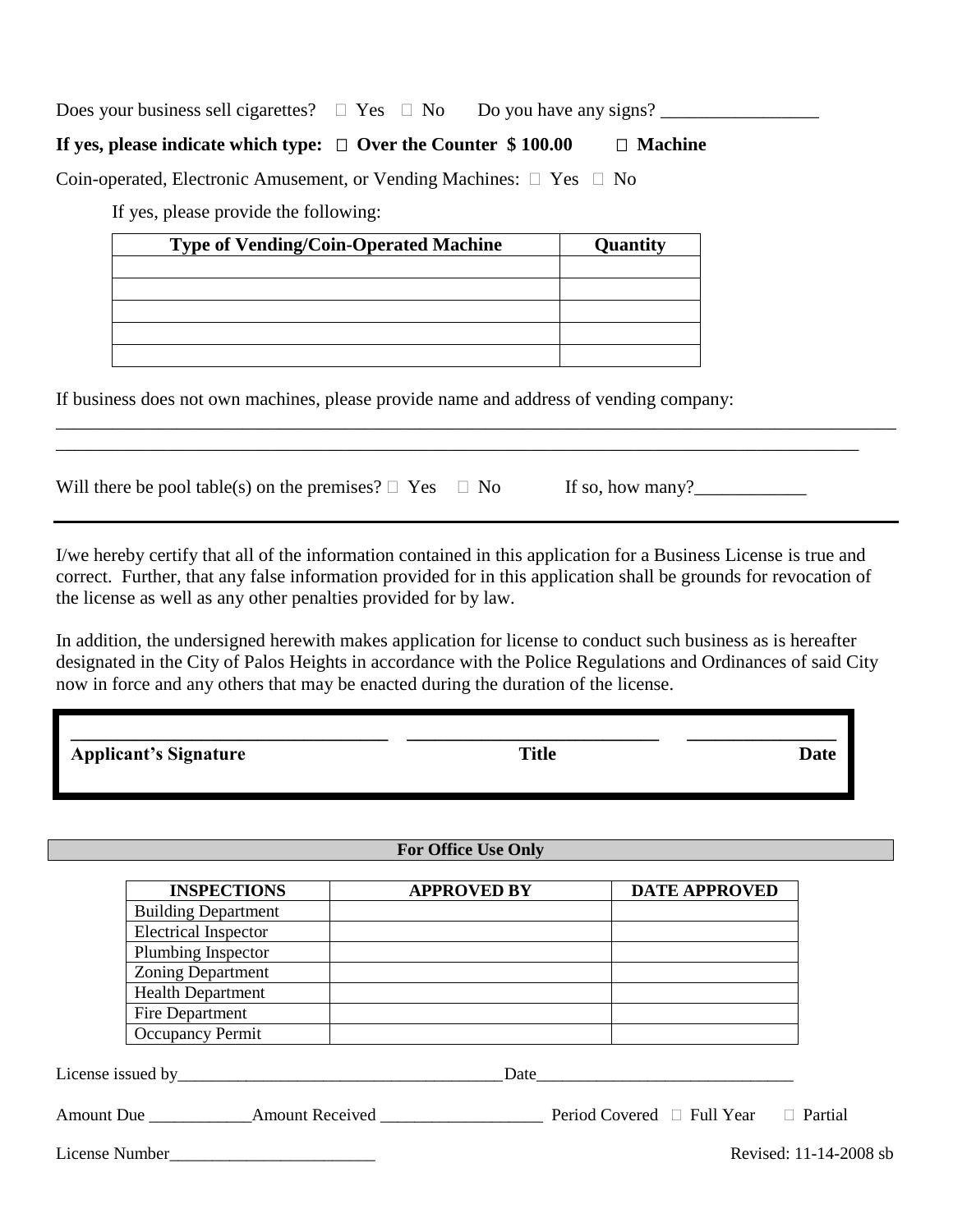## ALO<sub>S</sub> **CITY OF PALOS HEIGHTS** 7607 W. College Drive Palos Heights, IL 60463 (708) 361-1800

# **POLICE DEPARTMENT FILE**

#### **BUSNIESS EMERGENCY CONTACT INFORMATION** (ALL INFORMATION IS CONFIDENTIAL – THIS WILL BE USED IN AN EMERGENCY ONLY)

#### PLEASE PRINT

| Address Suite #        |  |  |  |
|------------------------|--|--|--|
|                        |  |  |  |
| Name of Property Owner |  |  |  |
|                        |  |  |  |
|                        |  |  |  |
| Name of Business Owner |  |  |  |
|                        |  |  |  |
|                        |  |  |  |

#### **Please list the names in order that you wish to be contacted in the event of after hour's emergency:**

| <b>NAME</b> | <b>ADDRESS</b> | <b>HOME PHONE</b> | <b>CELL PHONE</b> |
|-------------|----------------|-------------------|-------------------|
|             |                |                   |                   |
|             |                |                   |                   |
|             |                |                   |                   |

#### **Business Hours:**

| Monday    | to the state of the state of the state of the state of the state of the state of the state of the state of the |                                                                                          | Friday to to                  |           |
|-----------|----------------------------------------------------------------------------------------------------------------|------------------------------------------------------------------------------------------|-------------------------------|-----------|
| Tuesday   | $\overline{\phantom{a}}$ to $\overline{\phantom{a}}$                                                           |                                                                                          | Saturday ________to__________ |           |
| Wednesday | $\sim$ to $\sim$                                                                                               |                                                                                          | Sunday _________to___________ |           |
|           |                                                                                                                |                                                                                          |                               |           |
|           |                                                                                                                |                                                                                          |                               | Phone No. |
|           |                                                                                                                | Additional Comments (ie: guard dogs, weapons, safe on premises, fire alarm system, etc.) |                               |           |
|           |                                                                                                                |                                                                                          |                               |           |
|           |                                                                                                                |                                                                                          |                               |           |